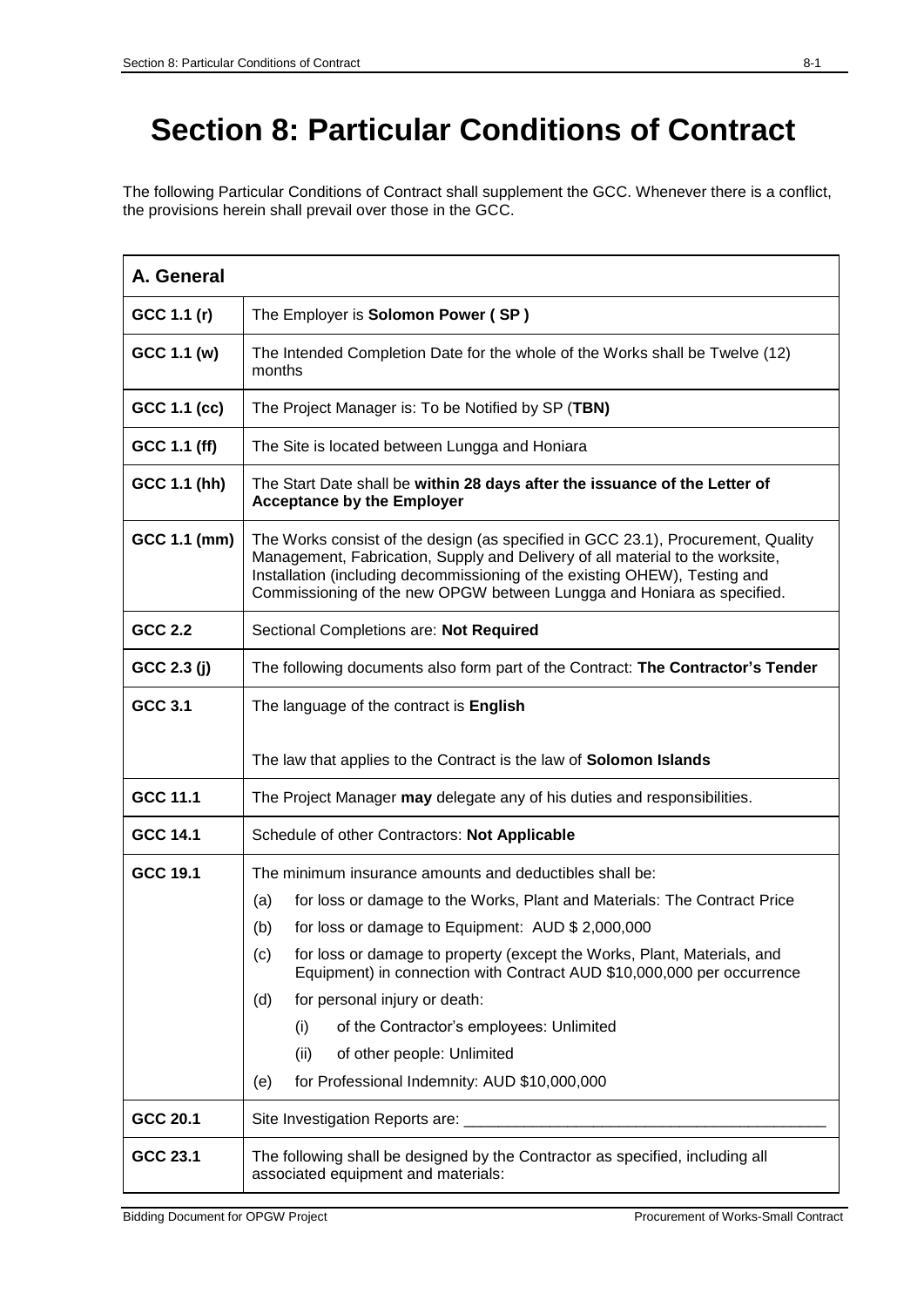|          | 1. All Temporary Works;<br>2. All earth peak modifications; and                                                                                                                                                                                                                                                                                                                                                                                                                                                                                            |
|----------|------------------------------------------------------------------------------------------------------------------------------------------------------------------------------------------------------------------------------------------------------------------------------------------------------------------------------------------------------------------------------------------------------------------------------------------------------------------------------------------------------------------------------------------------------------|
|          | 3. All OPGW requirements.<br>Please refer to the file SP-LH-LS-002-001 Line Equipment Schedule.pdf. The                                                                                                                                                                                                                                                                                                                                                                                                                                                    |
|          | quantity for the vibration dampers will be as recommended by the OPGW Supplier.                                                                                                                                                                                                                                                                                                                                                                                                                                                                            |
|          | The total length of the OPGW will depend on the location of the joint boxes, height<br>of the structure, required OPGW tails for maintenance, sag, and wastage. The<br>Contractor will order the drum length based on this information to ensure that<br>sufficient of length of OPGW is provided for OPGW termination at the nominated<br>joint box locations.                                                                                                                                                                                            |
|          | The required steel and bolts for the OPGW earth peak will be as designed by the<br>Contractor.                                                                                                                                                                                                                                                                                                                                                                                                                                                             |
| GCC 26.1 | The Site Possession Date(s) shall be: within 28 days after the issuance of the<br>Letter of Acceptance by the Employer.                                                                                                                                                                                                                                                                                                                                                                                                                                    |
| GCC 29.1 | Appointing Authority for the Adjudicator: Solomon Power                                                                                                                                                                                                                                                                                                                                                                                                                                                                                                    |
| GCC 30.3 | The Adjudicator shall be paid by the hour at the rate of: TBN                                                                                                                                                                                                                                                                                                                                                                                                                                                                                              |
|          | The reimbursable expenses are: TBN                                                                                                                                                                                                                                                                                                                                                                                                                                                                                                                         |
| GCC 30.4 | Institution whose Arbitration Procedures shall be used: [select from below]                                                                                                                                                                                                                                                                                                                                                                                                                                                                                |
|          |                                                                                                                                                                                                                                                                                                                                                                                                                                                                                                                                                            |
|          | (a) Contracts with foreign contractors:<br>(a) International arbitration shall be conducted in accordance with the rules of                                                                                                                                                                                                                                                                                                                                                                                                                                |
|          | Conciliation and Arbitration of the International Chamber of Commerce by<br>one or more arbitrators appointed in accordance with said Rules.                                                                                                                                                                                                                                                                                                                                                                                                               |
|          | (b) Arbitration shall be administered by arbitration in accordance with the laws<br>of the Solomon Islands (the Employer's country).                                                                                                                                                                                                                                                                                                                                                                                                                       |
|          | The place of arbitration shall be: the place of the institution administering the<br>Arbitration.                                                                                                                                                                                                                                                                                                                                                                                                                                                          |
|          | (b) Contracts with Domestic Contractors:                                                                                                                                                                                                                                                                                                                                                                                                                                                                                                                   |
|          | Arbitration shall be conducted in accordance with the laws of the Employer's<br>country.                                                                                                                                                                                                                                                                                                                                                                                                                                                                   |
| GCC 34.2 | The following sentence shall apply:                                                                                                                                                                                                                                                                                                                                                                                                                                                                                                                        |
|          | <b>Respectful Work Environment</b>                                                                                                                                                                                                                                                                                                                                                                                                                                                                                                                         |
|          | The Contractor shall ensure that his Employees and Subcontractors observe the                                                                                                                                                                                                                                                                                                                                                                                                                                                                              |
|          | highest ethical standards and refrain from any form of bullying, discrimination,<br>misconduct and harassment, including sexual harassment and shall, at all times,<br>behave in a manner that creates an environment free of unethical behavior, bullying,<br>misconduct and harassment, including sexual harassment. The Contractor shall take<br>appropriate action against any Employees or Subcontractors, including suspension<br>or termination of Employment or Sub-Contract, if any form of unethical or<br>inappropriate behavior is identified. |
|          | The Contractor shall conduct training programs for its Employees and<br>Subcontractors to raise awareness on and prevent any form of bullying,                                                                                                                                                                                                                                                                                                                                                                                                             |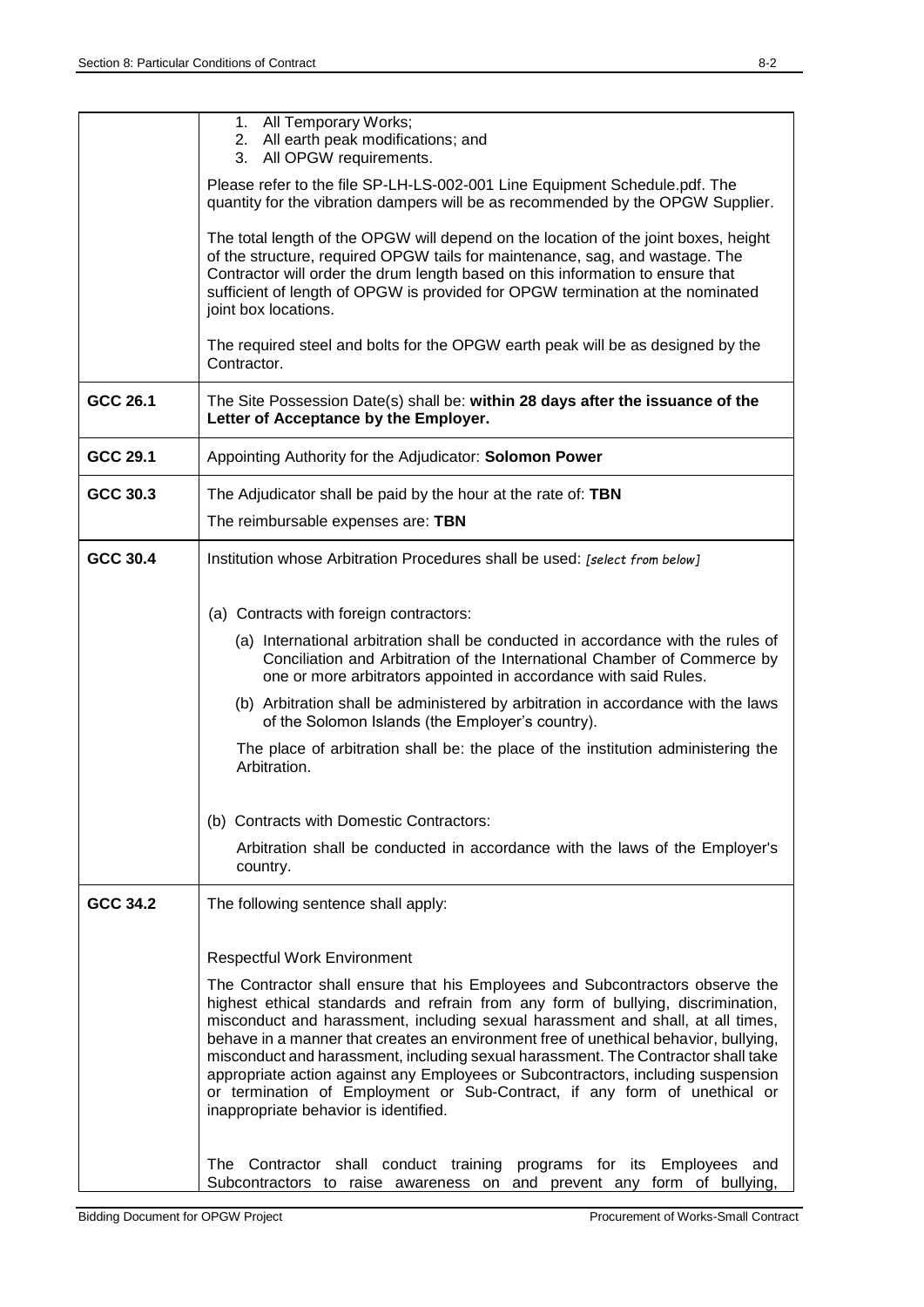|  | discrimination, misconduct and harassment including sexual harassment, and to<br>promote a respectful work environment. The Contractor shall keep an up-to-date<br>record of his Employees and Subcontractors who have attended and completed<br>such training programs and provide such records to the Employer or the Engineer at |
|--|-------------------------------------------------------------------------------------------------------------------------------------------------------------------------------------------------------------------------------------------------------------------------------------------------------------------------------------|
|  | their first written request.                                                                                                                                                                                                                                                                                                        |

|                           | <b>C. Time Control</b>                                                                                                                                                                                                                                                                      |  |  |
|---------------------------|---------------------------------------------------------------------------------------------------------------------------------------------------------------------------------------------------------------------------------------------------------------------------------------------|--|--|
| GCC 35.                   | The Contractor shall submit for approval a Program for the Works within 28 days<br>from the date of the Letter of Acceptance.                                                                                                                                                               |  |  |
| GCC 35.3                  | The period between Program updates is 28 days.                                                                                                                                                                                                                                              |  |  |
|                           | The amount to be withheld for late submission of an updated Program is Not<br>Applicable (N/A)                                                                                                                                                                                              |  |  |
| <b>D. Quality Control</b> |                                                                                                                                                                                                                                                                                             |  |  |
| GCC 43.1                  | The Defects Liability Period is: 12 months                                                                                                                                                                                                                                                  |  |  |
|                           | <b>E. Cost Control</b>                                                                                                                                                                                                                                                                      |  |  |
| GCC 53.1                  | The currency of the Employer's Country is: Solomon Island Dollars                                                                                                                                                                                                                           |  |  |
| GCC 54.1                  | The Contract is not subject to price adjustment in accordance with GCC Clause 54,<br>and the following information regarding coefficients apply.                                                                                                                                            |  |  |
|                           | The coefficients and indexes for adjustment of prices in local and foreign currencies<br>shall be as specified in the Table(s) of Adjustment Data submitted together with the<br>Letter of Bid.                                                                                             |  |  |
| GCC 55.1                  | The proportion of payments retained is: 10%                                                                                                                                                                                                                                                 |  |  |
| GCC 56.1                  | The liquidated damages for the whole of the Works are AUD \$1,000 per day.                                                                                                                                                                                                                  |  |  |
|                           | The maximum amount of liquated damages for the whole of the Works is 10%<br>of the final Contract Price.                                                                                                                                                                                    |  |  |
| GCC 57.1                  | The Bonus for the whole of the Works is N/A per day.                                                                                                                                                                                                                                        |  |  |
| GCC 58.1                  | The Advance Payments shall be 10% and shall be paid to the Contractor no later<br>than 30 days from the date of issuance of the Letter of Acceptance by the<br>Employer, provided an unconditional bank guarantee for the advance amount has<br>been received and accepted by the Employer. |  |  |
| GCC 58.3                  | Repayment of the Advance Payments shall be: 2% from each payment certificate.                                                                                                                                                                                                               |  |  |
| GCC 59.1                  | The Performance Security amount is 10% of the Final Contract Amount                                                                                                                                                                                                                         |  |  |